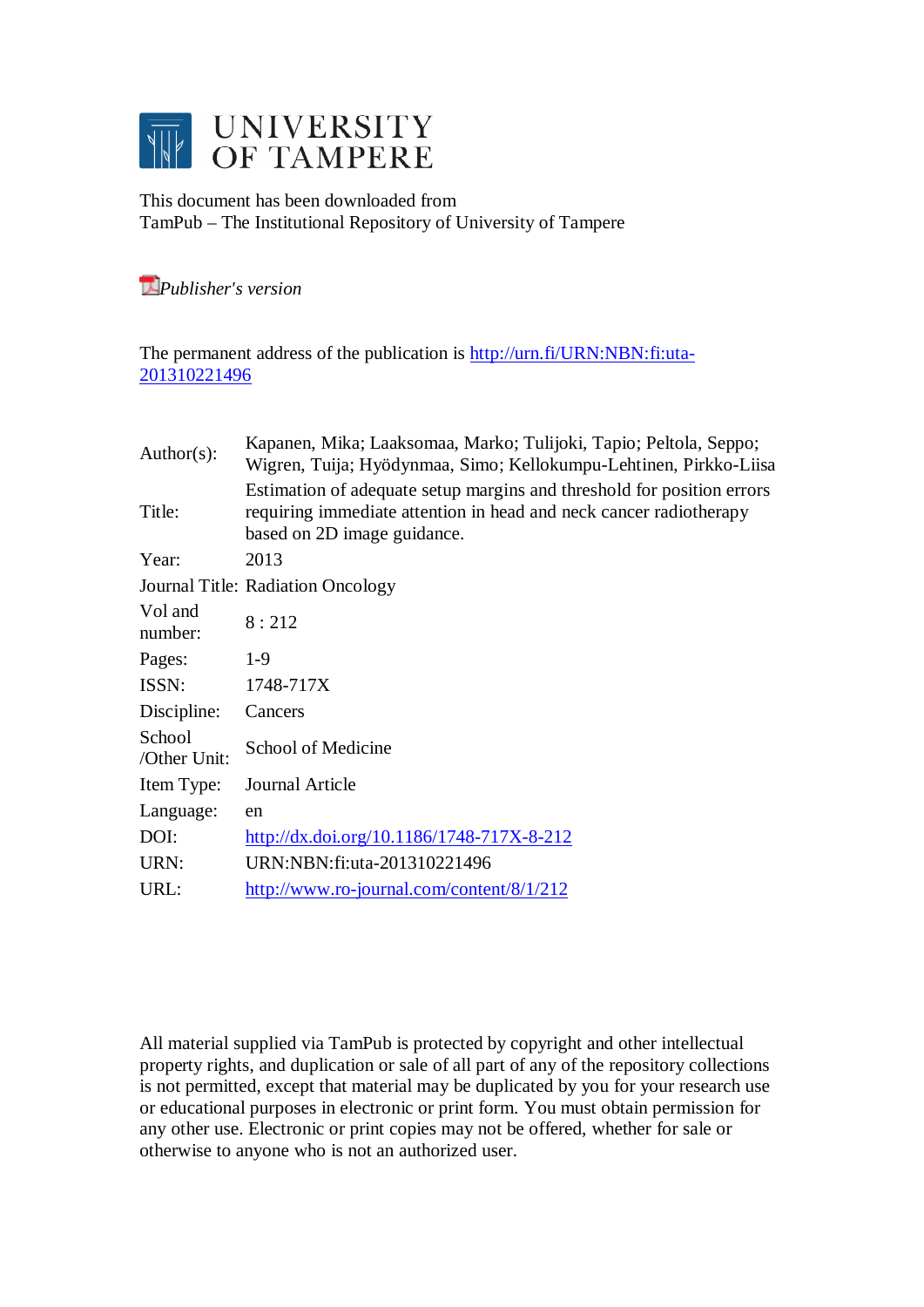

**RESEARCH CHINESEARCH CHINESEARCH** 

# Estimation of adequate setup margins and threshold for position errors requiring immediate attention in head and neck cancer radiotherapy based on 2D image guidance

Mika Kapanen\* , Marko Laaksomaa, Tapio Tulijoki, Seppo Peltola, Tuija Wigren, Simo Hyödynmaa and Pirkko-Liisa Kellokumpu-Lehtinen

# Abstract

Background: We estimated sufficient setup margins for head-and-neck cancer (HNC) radiotherapy (RT) when 2D kV images are utilized for routine patient setup verification. As another goal we estimated a threshold for the displacements of the most important bony landmarks related to the target volumes requiring immediate attention.

Methods: We analyzed 1491 orthogonal x-ray images utilized in RT treatment guidance for 80 HNC patients. We estimated overall setup errors and errors for four subregions to account for patient rotation and deformation: the vertebrae C1-2, C5-7, the occiput bone and the mandible. Setup margins were estimated for two 2D image guidance protocols: i) imaging at first three fractions and weekly thereafter and ii) daily imaging. Two 2D image matching principles were investigated: i) to the vertebrae in the middle of planning target volume (PTV) (MID\_PTV) and ii) minimizing maximal position error for the four subregions (MIN\_MAX). The threshold for the position errors was calculated with two previously unpublished methods based on the van Herk's formula and clinical data by retaining a margin of 5 mm sufficient for each subregion.

Results: Sufficient setup margins to compensate the displacements of the subregions were approximately two times larger than were needed to compensate setup errors for rigid target. Adequate margins varied from 2.7 mm to 9.6 mm depending on the subregions related to the target, applied image guidance protocol and early correction of clinically important systematic 3D displacements of the subregions exceeding 4 mm. The MIN\_MAX match resulted in smaller margins but caused an overall shift of 2.5 mm for the target center. Margins ≤ 5mm were sufficient with the MID\_PTV match only through application of daily 2D imaging and the threshold of 4 mm to correct systematic displacement of a subregion.

**Conclusions:** Adequate setup margins depend remarkably on the subregions related to the target volume. When the systematic 3D displacement of a subregion exceeds 4 mm, it is optimal to correct patient immobilization first. If this is not successful, adaptive replanning should be considered to retain sufficiently small margins.

Keywords: Radiotherapy, Head and neck cancer, Setup margins, Adaptive replanning, Image guidance

\* Correspondence: [Mika.Kapanen@pshp.fi](mailto:Mika.Kapanen@pshp.fi)

Department of Oncology, Tampere University Hospital (TAUH), Teiskontie 35, PO BOX 2000, FI-33521 Tampere, Finland



© 2013 Kapanen et al.; licensee BioMed Central Ltd. This is an Open Access article distributed under the terms of the Creative Commons Attribution License [\(http://creativecommons.org/licenses/by/2.0\)](http://creativecommons.org/licenses/by/2.0), which permits unrestricted use, distribution, and reproduction in any medium, provided the original work is properly cited.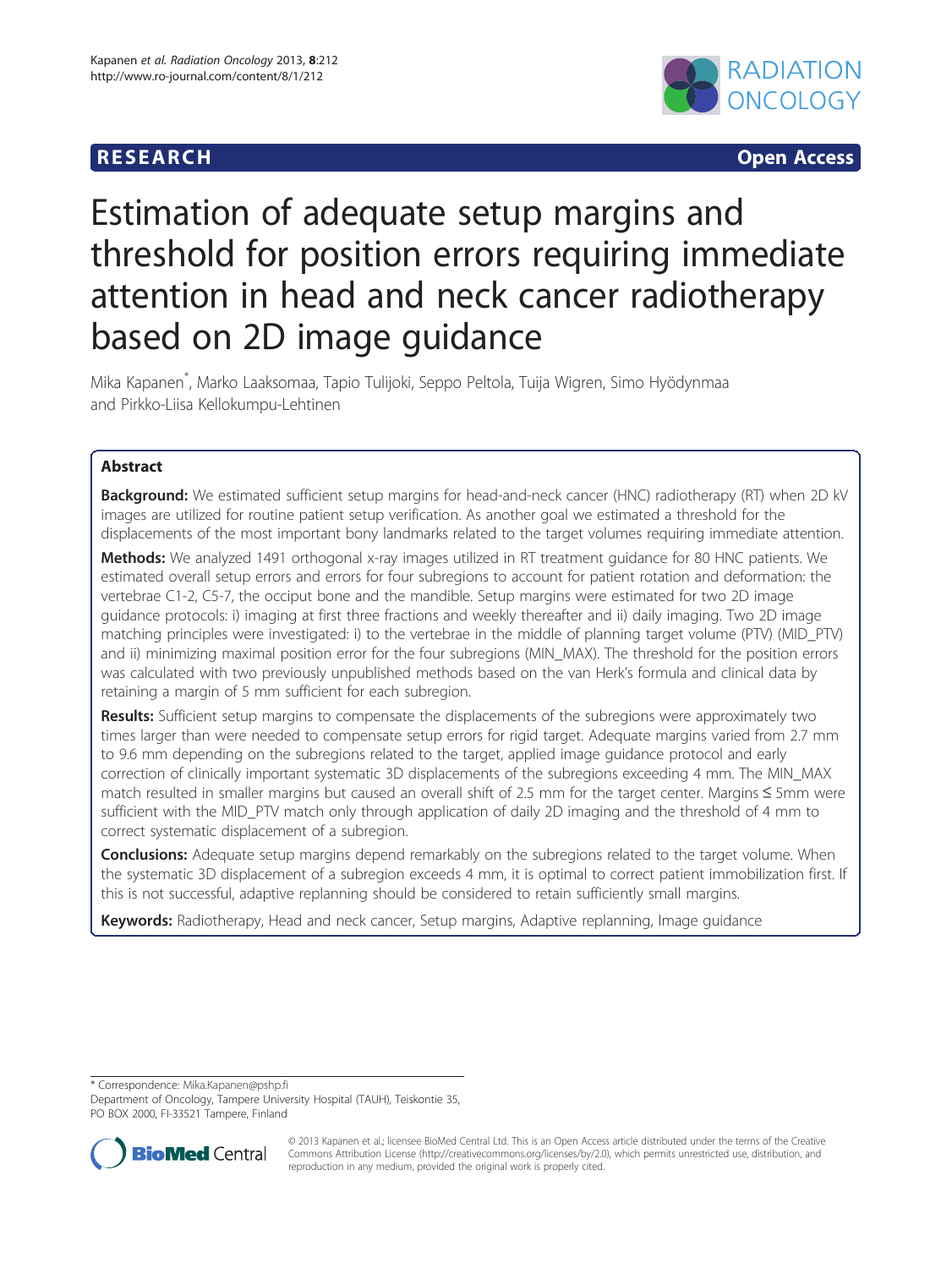## Background

Radiotherapy (RT) of head and neck cancers (HNC) is one of the most challenging RT procedures [[1\]](#page-8-0). This is because the target and risk tissues have very complex shape and are very close to each other. In addition, the treatment area is subject to anatomical deformations mainly caused by tumour regression/progression and patient weight loss. Detection of soft tissue deformations requires 3D imaging such as kV or MV based computed tomography (CT) or magnetic resonance imaging (MRI) [[2](#page-8-0)]. Fortunately, current onboard imaging technology has enabled acquisition of kV or MV tomography images in treatment situation for on-line verification of target and risk organ localization [\[3](#page-8-0)] instead of indirect information based on bony landmarks visible in planar 2D images. Unfortunately, the tomographic 3D imaging requires much more resources than the 2D imaging and causes extra radiation exposure for the patients setting potential limits for its frequent use. As a consequence, routine patient setup verification is mostly based on 2D imaging and 3D imaging is applied less frequently to control the relevant soft tissues and their relation to the bony landmarks [\[2](#page-8-0)]. The frequency of the 3D imaging, however, is usually optimized for changes in soft tissues and may vary remarkably between the RT centres. Criteria to screen patients needing immediate attention due to changes in patient setup and posture should be established but the topic has not been addressed properly in the literature.

When the 2D image guidance is applied more frequently than the 3D imaging, residual setup errors are predominantly determined by the 2D position verification and the setup margins should be confirmed sufficient for such procedure. Small isotropic margins from 3 to 5 mm have been considered sufficient by assuming a rigid target [[4,5](#page-8-0)]. Tissue deformations, however, may require different margins for the subregions within the target volume. Such data have been published for the bony landmarks based on onboard cone beam CT (CBCT) imaging [[6-8](#page-8-0)] but to the best of our knowledge not for the 2D kV imaging. 2D kV and CBCT based alignments have been found to correlate highly but different margins may be required [[9\]](#page-8-0). Sufficient setup margins depend always on the image guidance protocol used [\[10,11\]](#page-8-0) and the quality of patient immobilization. Therefore, several studies applying different protocols and immobilization techniques would be beneficial.

The purpose of this study was to estimate how large margins are needed in the HNC RT when the 2D kV imaging is used for frequent setup verification. The target volume was described by the most relevant bony landmarks visible in those images such as the vertebrae C1-2, C5-7, the occiput bone and the mandible. We estimated a threshold for position errors of the subregions requiring immediate attention based on two new principles

using clinical data of position errors. Previously, patient replanning rate has been applied [[6,12](#page-8-0)]. We suggested actions when the threshold obtained was exceeded based on our clinical experience. The goal was to retain the commonly used isotropic margin of 5 mm sufficient for all the subregions. Moreover, we determined the contribution of observer variation in 2D image online matching which has not been comprehensively investigated in the literature. We determined the displacements of the subregions in actual treatment situation. Setup margins were calculated for daily and weekly image guided RT (IGRT) protocols combined with two image matching principles. The investigation was limited to errors related to image matching.

### Methods and material

# Patient group and clinical IGRT protocol

We analyzed retrospectively 80 consecutive head-and-neck cancer patients treated with external radiotherapy at prescribed doses of 60–70 Gy, irrespectively of tumour stage and location. The average age was 63 years (range from 39 to 89 years). Candor head and neck plate with 5-point C-frame (Candor, Gislev, Denmark) was used for patient fixation. The device included head cushion, 5-point thermoplastic mask but no mouth block. CT imaging for treatment planning was performed with either Philips Brilliance Big Bore (Philips Medical Systems, Eindhover, The Netherlands) or Toshiba Aquilion LB (Toshiba Medical System, Tokyo, Japan) at 120 kV using a slice thickness of 3 mm. The patients were treated with 7-field IMRT technique using 6 MV photon beams of Clinac 2300 iX (Varian Medical Systems, Palo Alto, CA). Image guidance was carried out using orthogonal kV-images acquired with an onboard imaging system (OBI) at 100 and 70 kV for anterior-posterior and lateral images, respectively. For 50 patients, the image guidance was performed online at 3 first treatment fractions and weekly thereafter (the weekly IGRT protocol) and 30 patients were imaged daily (the daily IGRT protocol). Patient setup was corrected for translational shifts without tolerance. If the setup error was  $\geq 3$  mm in any direction, image guidance was repeated in the subsequent treatment fraction. If systematic (average) patient setup error of ≥ 3 mm was detected in the first three fractions or thereafter at least in two successive fractions, patient setup marks were corrected for this error. The setup marks were corrected also for the average vertical reading of the first three fractions without tolerance. The corrections of patient setup were taken into account in the calculation of the setup errors.

#### Investigated matching principles

The most important bony landmarks related to the clinical target volumes (CTVs) were divided into four subgroups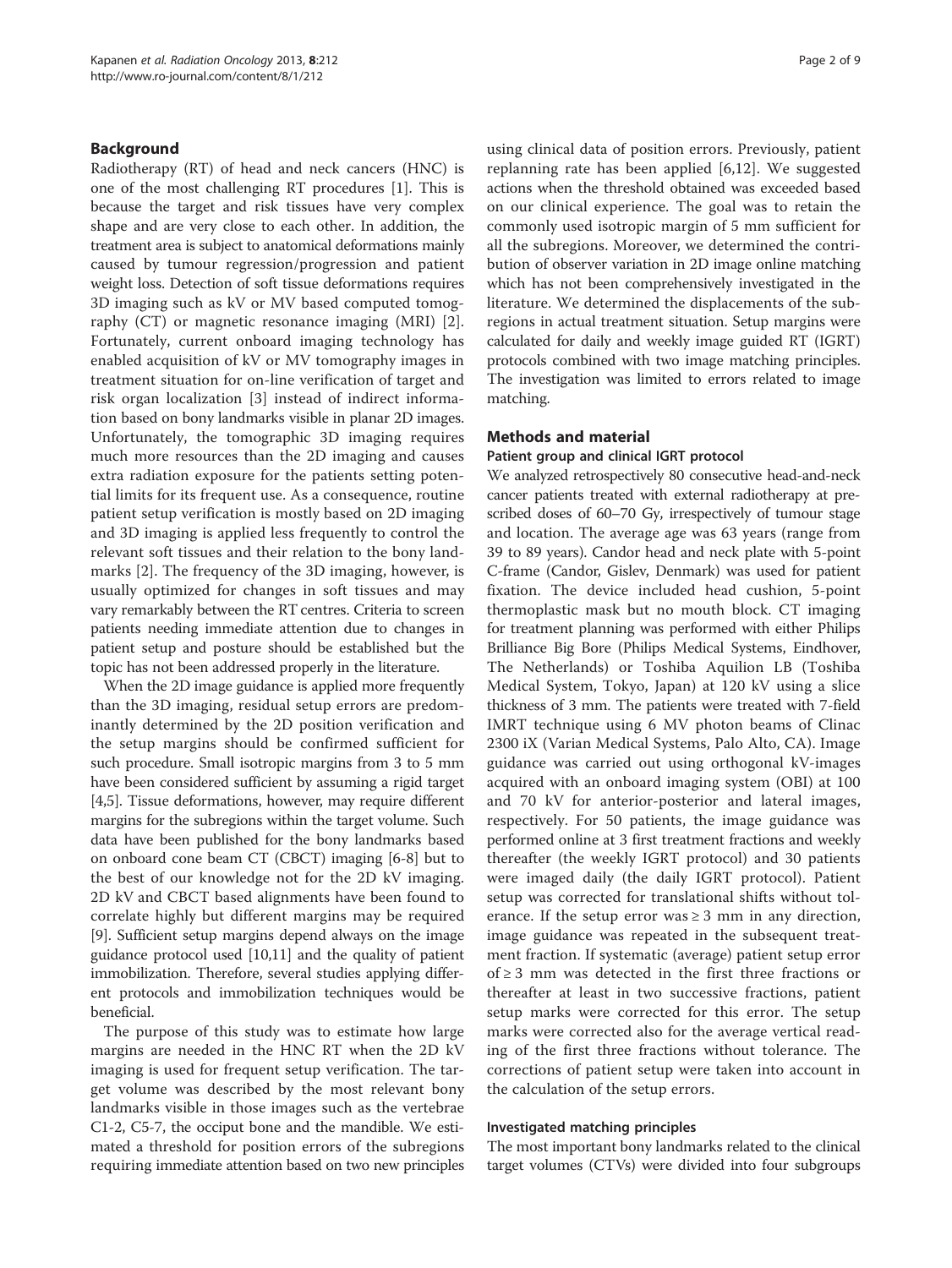<span id="page-3-0"></span>to account for the combined effect of rotation, mutual position changes and shape changes of these structures. The chosen subregions were the vertebrae C1-2, C5-7, the mandible and the occiput bone illustrated in Figure 1. For 90% of the patients CTV extended to all the four subregions. Two different image matching principles were investigated retrospectively. The first match was done to the vertebrae in the middle of PTV (MID\_PTV) (the combination of multiple PTVs with SIB technique). The other was done by minimizing maximal position error for the bony landmarks in the four subregions (MIN\_MAX) [[12\]](#page-8-0). These manual reference matches were performed by two experienced observers to minimize contribution of subjective variation.

### Residual position errors of the reference location

The reference location for the image matching was the vertebrae in the middle of PTV maximizing the coverage of PTV in the treatment fields. In 98% of the cases the reference site was the vertebrae C3-4. We determined residual position errors of this location when the setup corrections were done according to the investigated image matching principles combined with the above setup correction protocol. This was done for 908 images acquired from the 30 patients imaged daily. The results for daily IGRT were derived directly while the presented weekly IGRT protocol was simulated by omitting couch corrections on the days when image guidance was not performed according to the protocol.

# Estimation of observer related variation

We determined the difference of the reference location between the reference MID\_PTV match and an on-line MID\_PTV match performed by 25 experienced radiation technologists in actual treatment situation. The results of 583 images from 50 patients were analyzed. Both the systematic and random components were determined. Observer related variation in the MIN\_MAX match was determined offline for the same data and group of technologists. Since the position error of the reference location reflects changes merely in patient setup, error for that location was estimated also including the observer variation in the image matching. This was done by adding the observer errors obtained in squares assuming independent gaussian type errors (separately for the systematic and random components).

# Residual position errors of the subregions

Differences between the positions of the subregions in the reference images and in the treatment verification images were determined for the two matching principles. The results of the MID\_PTV online matches and the MIN MAX offline matches described above were analyzed. The obtained shifts include translations of the bony landmarks due to their rotation, mutual movement and shape changes, and observer related variation in choosing an optimal image match site. The results provide directly local residual errors for daily imaging because the variation in patient posture exceeding the tolerance is corrected by the observer. The results for the weekly IGRT protocol were obtained by adding the position error of the reference location in squares. This was done separately for the systematic and random components. Rotations were not explicitly determined since they cannot be automatically corrected.

Correlation coefficients (ρ) were calculated for the displacements of the subregions with respect to their planned locations in the reference images for the both matching principles. This was chosen because correlation between the subregion movements with respect to a fixed reference structure (such as the vertebrae C1-3) have been published earlier [\[6](#page-8-0)].

# Determination of adequate margins

Setup margins were estimated for the whole target volume and for the individual subregions assuming that



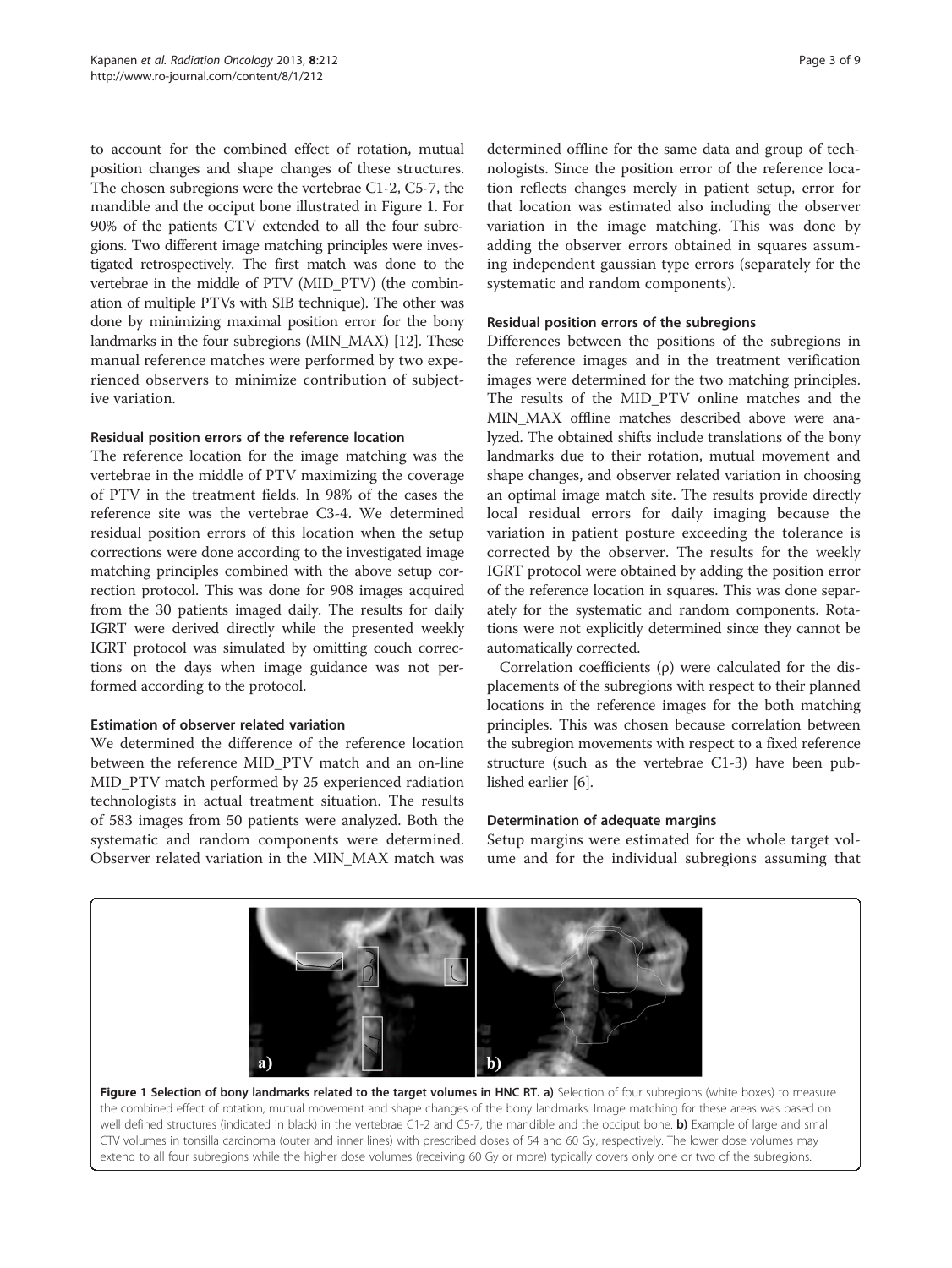<span id="page-4-0"></span>these structures act as rigid objects. We used van Herk's formula [\[13](#page-8-0)]:

$$
m = 2.5\Sigma + 0.7\sigma
$$
 (1)

where  $\Sigma$  is systematic setup error and  $\sigma$  is random setup error both given as one standard deviation. In this study,  $\Sigma$  is defined conventionally as a standard deviation of average errors calculated for individual patients weighted by the number of acquired images. σ is calculated as rootmean-square value over all displacements around the systematic setup errors as presented in [\[14](#page-8-0)]. We calculated the setup margins for the reference location with and without observer related errors, and for daily and weekly IGRT protocols. The margins for the subregions include always observer errors as described above. We estimated also empirical 3D margins by calculating 90 and 95% upper limits for pooled 3D geometric errors.

#### Estimation of threshold for position errors

We determined upper limit of systematic (average) 1D and 3D displacements for each subregion to screen potentially clinically meaningful treatment localization errors. The limit was determined with two previously unpublished methods by retaining an isotropic margin of 5 mm sufficient for each of the investigated subregions: i) the systematic errors were corrected for the patients starting from the patient with the largest systematic 3D error and by recalculating the margins for that subregion, ii) the threshold was determined more theoretically by adjusting  $m = 5$  mm in equation (1) and by calculating maximal allowed systematic error (term  $2.5\Sigma$ ) using the empirical  $\sigma$  values obtained.

#### Results

#### Summary of residual setup errors

Position errors of different sources and regions are summarized in Table 1. The errors of the subregions present the situation with daily imaging. For the presented weekly IGRT protocol, position error of the reference location should be added in squares to these errors. 3D setup errors are shown in Figure [2.](#page-5-0) The weekly IGRT protocol

required that approximately 1/3 of the treatment fractions were imaged in practise. In each category the average errors were very small  $( $1$  mm) except 1.7 mm$ obtained for the mandible in vertical direction (anteriorly) with the MID\_PTV match. Incidence of large observer related deviations  $\geq$  5 mm was 2.0/0.8/1.0% in vertical/ longitudinal/lateral direction, respectively.

#### Residual errors of the subregions

With the MID\_PTV match, the mean ± SD (maximum) of systematic 3D errors (with respect to the planned location) for the vertebrae C1-2, C5-7 and the mandible were  $2.5 \pm 1.2$  mm  $(5.7 \text{ mm})$ ,  $2.0 \pm 1.0$  mm  $(5.2 \text{ mm})$  and  $4.0 \pm 1.9$  mm (8.8 mm), respectively. With the MIN\_MAX match, the corresponding 3D errors were  $2.4 \pm 1.2$  mm  $(6.0 \text{ mm})$ ,  $2.7 \pm 1.3 \text{ mm}$   $(6.4 \text{ mm})$  and  $2.7 \pm 1.1 \text{ mm}$ (5.3 mm), respectively. The percentages of cases exceeding the obtained threshold of 4 mm were 10, 2 and 38%, respectively. With the MIN\_MAX match, the corresponding percentages were 6, 9 and 9%, respectively. For the occiput bone the percentages were 18 and 24% with the MID PTV and MIN MAX matches, respectively. Systematic position errors between the four subregions and their mutual correlations are given in Table [2](#page-5-0). The main weaknesses of the used patient immobilization were patient rotation about lateral axis and large mandible movement.

With 8 patients having the largest systematic setup errors (> 5 mm) for the subregions, visually clear time trend (and strong correlation between the position error and time) was found only for 2 patients (correlation of error with time  $\rho \approx 0.8$ ). For 6 out of these 8 patients, the large systematic position error was detected already during the first treatment week.

#### Threshold of position errors

Empirically determined threshold for 3D systematic error was 4.3 mm (range from 4.1 to 4.5 mm) and 4.0 mm (range from 3.9 to 4.2 mm) for the MID\_PTV and MIN\_MAX match, respectively. Theoretically estimated

Table 1 Error components for the presented setup correction protocol in different directions (mm)

| <b>Structure</b>          |              | Systematic error $\Sigma$ (1 SD) |              |              | Random error $\sigma$ (1 SD) |                          |
|---------------------------|--------------|----------------------------------|--------------|--------------|------------------------------|--------------------------|
|                           | AP/ vertical | CC/ longitudinal                 | LAT/ lateral | AP/ vertical | CC/ longitudinal             | LAT/ lateral             |
| Rigid target <sup>1</sup> | 0.8(1.1)     | 0.9(1.3)                         | 0.7(0.7)     | 1.7(1.3)     | 1.6(1.6)                     | 1.6(1.2)                 |
| Observer variation        | 0.9(1.0)     | 0.8(1.0)                         | 0.9(0.9)     | 1.4(1.4)     | 1.5 (1.6)                    | 1.6(1.6)                 |
| $C1 - 2^2$                | 2.0(1.6)     | 1.0(1.4)                         | 1.6(1.3)     | 1.8(1.4)     | 1.3(1.6)                     | 1.6(1.5)                 |
| $C5 - 7^2$                | .5(1.8)      | 1.0(1.5)                         | 1.2(1.2)     | 1.4 (1.6)    | 1.8(1.9)                     | 1.7(1.6)                 |
| Mandible <sup>2</sup>     | 2.9(1.5)     | 2.7(1.5)                         | 1.6(1.3)     | 2.3(1.7)     | 2.4(1.9)                     | 1.9(1.6)                 |
| Occiput bone <sup>2</sup> | 2.4(2.2)     | 1.5(2.0)                         | $\sim$       | 2.3(1.9)     | 1.9(1.7)                     | $\overline{\phantom{a}}$ |

<sup>1</sup> Errors of the reference location for weekly IGRT without observer related variation.

<sup>2</sup> Errors with daily imaging including observer errors.

The results are given for the two matching principles as MID\_PTV (MIN\_MAX).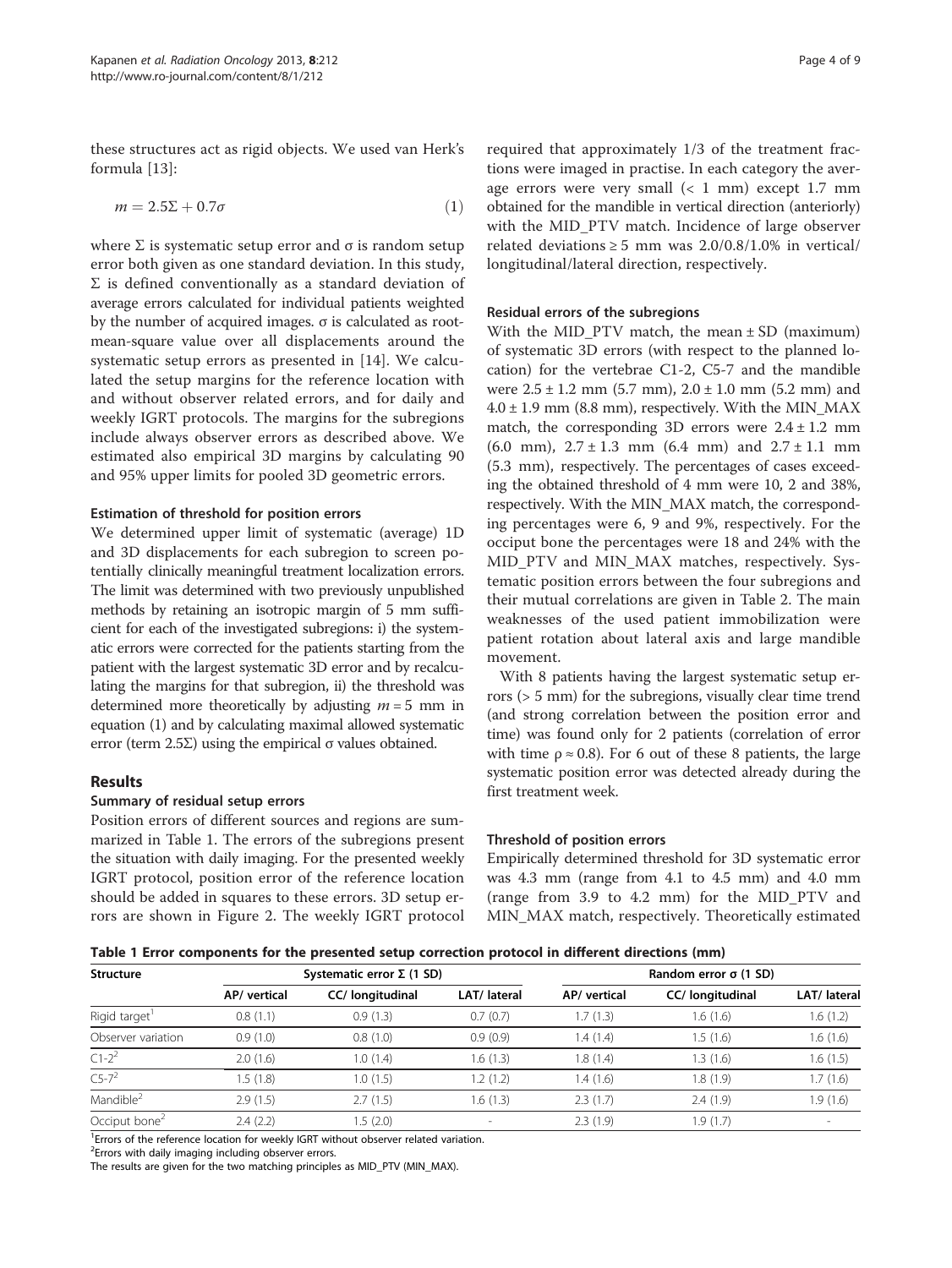<span id="page-5-0"></span>

threshold was 3.7 mm (range from 3.3 to 4.1 mm) and 3.8 mm (range from 3.6 to 4.0 mm), respectively.

#### Adequate anisotropic margins

The margins required for different areas are presented in Table [3](#page-6-0). The MIN\_MAX match caused an overall shift of the target center since it corrects mainly the displacement of the mandible. Empirically determined 3D margins based on 90% confidence for the vertebrae C1-2, C5-7 and the mandible were 5.5, 4.6 and 8.7 mm, respectively, with the MID\_PTV match and daily imaging, while with the MIN\_MAX match, the corresponding margins were 5.4, 6.0 and 6.2 mm, respectively. The corresponding empirical 3D margins based on 95% confidence were 6.6, 5.5 and 10.3 mm, respectively, with the MID\_PTV match, while with the MIN\_MAX match, the margins were 6.2, 7.1 and 6.8 mm, respectively.

Based on the results obtained for the action levels, a compromise threshold value of 4 mm was used to recalculate the margins. When large systematic 1D setup errors of  $\geq 4$  mm were corrected, the calculated margins were not remarkably reduced from those given in Table [3](#page-6-0). The margins calculated by correcting systematic 3D errors of ≥ 4 mm are presented in Table [4.](#page-6-0) It can be seen that

|  | Table 2 Systematic change in distance between the subregions due to rotation and shape changes of the bony landmarks |  |
|--|----------------------------------------------------------------------------------------------------------------------|--|
|  |                                                                                                                      |  |

| Subregions                | <b>Practical importance</b>             | AP/ vertical         | CC/ longitudinal      | LAT/ lateral         |
|---------------------------|-----------------------------------------|----------------------|-----------------------|----------------------|
| $C1-2$ and $C5-7$         | Rotation of the vertebrae               | $3.1 \text{ mm}$     | $1.2 \text{ mm}$      | $2.3 \text{ mm}$     |
|                           |                                         | $p = -0.34 (-0.21)$  | $\rho = 0.55(0.82)$   | $p = -0.14 (-0.06)$  |
| C5-7 and occiput bone     | Rotation of patient                     | $3.4 \text{ mm}$     | $1.5$ mm              |                      |
|                           |                                         | $p = -0.34 (-0.26)$  | $\rho = 0.34(0.63)$   |                      |
| C1-2 and occiput bone     | Orientation of vertebrae and skull base | $1.9 \text{ mm}$     | $1.3 \text{ mm}$      |                      |
|                           |                                         | $\rho = 0.69(0.60)$  | $\rho = 0.55(0.66)$   |                      |
| Mandible and occiput bone | Nod movement of the head                | $2.6$ mm             | 4.0 mm                |                      |
|                           |                                         | $\rho = 0.42$ (0.37) | $p = -0.27$ (-0.27)   |                      |
| Mandible and C1-2         | Independent movement of mandible        | $2.2 \text{ mm}$     | $2.9$ mm              | $1.5$ mm             |
|                           |                                         | $\rho = 0.61(0.30)$  | $\rho = 0.12$ (-0.22) | $\rho = 0.62$ (0.57) |

Also correlation coefficients (ρ) for the position errors are given for MID\_PTV and (MIN\_MAX) image matches.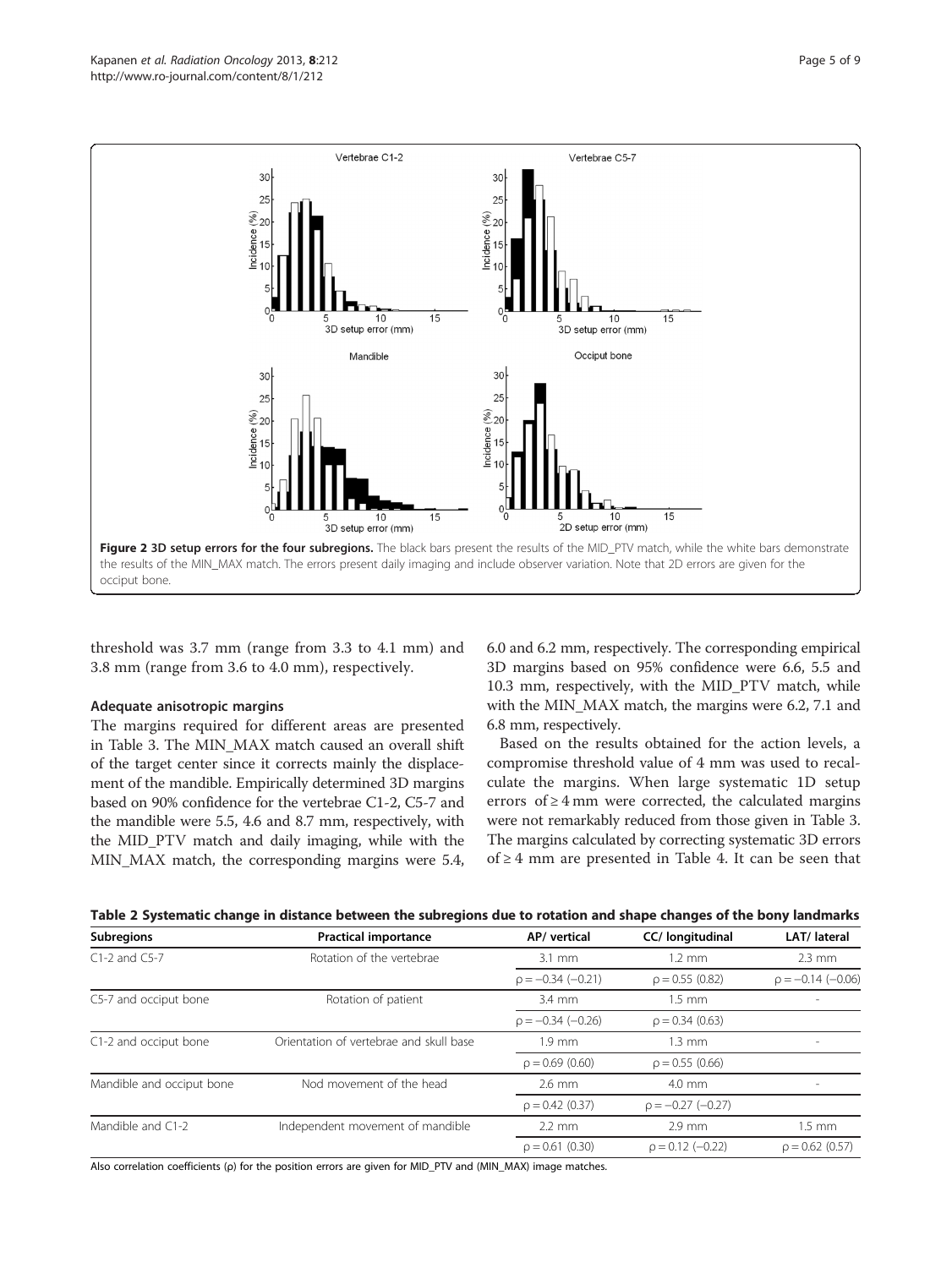| <b>Structure</b>          | <u>ister ivi positivii eriois ol tiis supregioiis</u><br><b>MID PTV</b> |                  |              |                             | <b>MIN MAX</b>                |                             |                               |                               |
|---------------------------|-------------------------------------------------------------------------|------------------|--------------|-----------------------------|-------------------------------|-----------------------------|-------------------------------|-------------------------------|
|                           | AP/vertical                                                             | CC/ longitudinal | LAT/ lateral | Mean 3D                     | AP/vertical                   | CC/ longitudinal            | LAT/ lateral                  | Mean 3D                       |
| Rigid target              | 3.1(0)                                                                  | 3.3(0)           | 2.7(0)       | 3.1(0)                      | $3.8^{4}$ (0 <sup>4</sup> )   | $4.4^{4}$ (0 <sup>4</sup> ) | $2.7^{4}$ (0 <sup>4</sup> )   | $3.6^{4}$ (0 <sup>4</sup> )   |
| Rigid target <sup>2</sup> | 4.5(3.2)                                                                | 4.5(3.1)         | 4.4(3.4)     | 4.5(3.2)                    | $5.0^{4}$ (3.3 <sup>4</sup> ) | $5.4^4$ (3.5 <sup>4</sup> ) | $4.3^{4}$ (3.4 <sup>4</sup> ) | $4.9^{4}$ (3.4 <sup>4</sup> ) |
| $C1 - 2^2$                | 7.0(6.2)                                                                | 4.8(3.4)         | 5.8(5.1)     | 5.9(4.9)                    | 6.4(5.1)                      | 6.4(4.6)                    | 5.1(4.3)                      | 6.0(4.7)                      |
| $C5 - 7^2$                | 5.7(4.7)                                                                | 5.0(3.8)         | 4.9(4.1)     | 5.2(4.2)                    | 6.8(5.6)                      | 6.8(5.1)                    | 4.9(4.0)                      | 6.1(4.9)                      |
| Mandible <sup>2</sup>     | 9.6(8.9)                                                                | 9.2(8.5)         | 6.1(5.3)     | 8.3(7.6)                    | 6.3(5.0)                      | 6.9(5.2)                    | 5.1(4.3)                      | 6.1(4.8)                      |
| Occiput bone <sup>2</sup> | 8.3(7.6)                                                                | 6.1(5.1)         | $\sim$       | $7.2^3$ (6.3 <sup>3</sup> ) | 7.8(7.3)                      | 7.6(6.1)                    | $\sim$                        | $7.7^3$ (6.7 <sup>3</sup> )   |

<span id="page-6-0"></span>Table 3 Required setup margins (mm) for the presented weekly IGRT protocol in different directions without an action level for position errors of the subregions

<sup>1</sup>Without observer errors, <sup>2</sup>with observer errors, <sup>3</sup>2D margins for the occiput bone, <sup>4</sup>the MIN\_MAX match shifted the reference location of the target by 2.5 ± 1.2 mm  $(3D \text{ mean} + SD)$  not included in the margins.

The results for daily IGRT are given in parenthesis.

5 mm isotropic margins are sufficient only by using the MIN\_MAX image matching principle and by using daily imaging.

#### **Discussion**

We determined adequate setup margins for routine setup verification in HNC RT based on 2D kV images and bony landmarks. The investigation was based on the most important landmarks (the vertebrae C1-2 and C5-7, the mandible and the occiput bone) clearly identified in orthogonal x-ray images. If position and deformation errors of the soft target and risk tissues with respect to the bones are already included in the CTV [[15](#page-8-0)], the obtained margins around the CTV ensure that it receives 95% of treatment dose for 90% of the patients according to van Herk's formula [\[13\]](#page-8-0). Our results suggest different considerations for adequate margins, image guidance and adaptive replanning assuming a rigid or a non-rigid target. The results were based on the displacements between the reference and treatment verification images. We excluded technical issues related to image voxel size, limited accuracy of couch shifts provided by the software and uncertainty of the couch movement. Also the contribution of intra fractional tissue movement was excluded. Two patient groups (daily IGRT  $n = 30$  and weekly IGRT  $n = 50$ ) were analyzed. The daily imaging was considered essential in the determination of position errors for the reference location. Larger patient group was chosen for the determination of these errors for the subregions.

#### Rigid target

Our overall setup errors were within 0.5 mm with those reported for offline shrinking action level protocol [\[6](#page-8-0)] and daily portal imaging protocol [\[5](#page-8-0)]. Our results indicate that 5 mm isotropic setup margins are sufficient if the target can be assumed rigid as has most often been done in the literature [[4,5\]](#page-8-0). We demonstrated that small 3 mm margins can be applied by adopting daily imaging [[16](#page-9-0)] or if observer variation can be reduced. Small average errors (< 1 mm) between the reference match and observer MID\_PTV matches suggest that the images have been matched usually quite close to the reference site in the vertebrae. The results implicate that it might be more optimal to reduce observer variation by harmonizing the choice of treatment localization instead of spending resources for daily imaging with rigid CTVs. This is consistent with a finding that imaging on every two or three day basis is sufficient [\[5](#page-8-0)]. We discovered that approximately half of the fractions were imaged in practise. This was needed to confirm the systematic nature of the setup errors.

Moderate correlations between the position errors of the subregions in vertebrae and the occiput bone suggest that these structures act only partly as one rigid area and mostly in cranio-caudal direction. Rotation, mutual movements and shape changes of the landmarks require larger margins if their contribution cannot be reduced. First attempt should be quality control and potential improvement of patient immobilization system and practise.

Table 4 Required setup margins (mm) for the presented weekly IGRT protocol in different directions with the action level of 4 mm for position errors of the subregions

| <b>Structure</b>          | MID PTV      |                  |              |                             | <b>MIN MAX</b> |                  |              |                             |
|---------------------------|--------------|------------------|--------------|-----------------------------|----------------|------------------|--------------|-----------------------------|
|                           | AP/ vertical | CC/ longitudinal | LAT/ lateral | Mean 3D                     | AP/ vertical   | CC/ longitudinal | LAT/ lateral | Mean 3D                     |
| $C1-2$                    | 6.0(5.1)     | 4.6(3.1)         | 5.5(4.7)     | 5.4(4.3)                    | 6.0(4.7)       | 5.7(3.6)         | 5.0(4.2)     | 5.6(4.2)                    |
| $C5-7$ <sup>1</sup>       | 5.4(4.3)     | 5.0(3.7)         | 4.9(4.1)     | 5.1(4.0)                    | 6.5(5.3)       | 5.9(3.8)         | 4.7(3.8)     | 5.7(4.3)                    |
| Mandible <sup>1</sup>     | 6.1(5.2)     | 5.8(4.7)         | 5.2(4.4)     | 5.7(4.8)                    | 5.9(4.5)       | 6.3(4.5)         | 5.1(4.3)     | 5.7(4.4)                    |
| Occiput bone <sup>1</sup> | 7.0 (6.2)    | 5.3(4.1)         | $\sim$       | $6.1^2$ (5.2 <sup>2</sup> ) | 6.6(5.5)       | 6.1(4.2)         | $\sim$       | $6.4^2$ (4.8 <sup>2</sup> ) |

 $1$  includes observer errors,  $2$ D margins for the occiput bone.

The results for daily IGRT are given in parenthesis.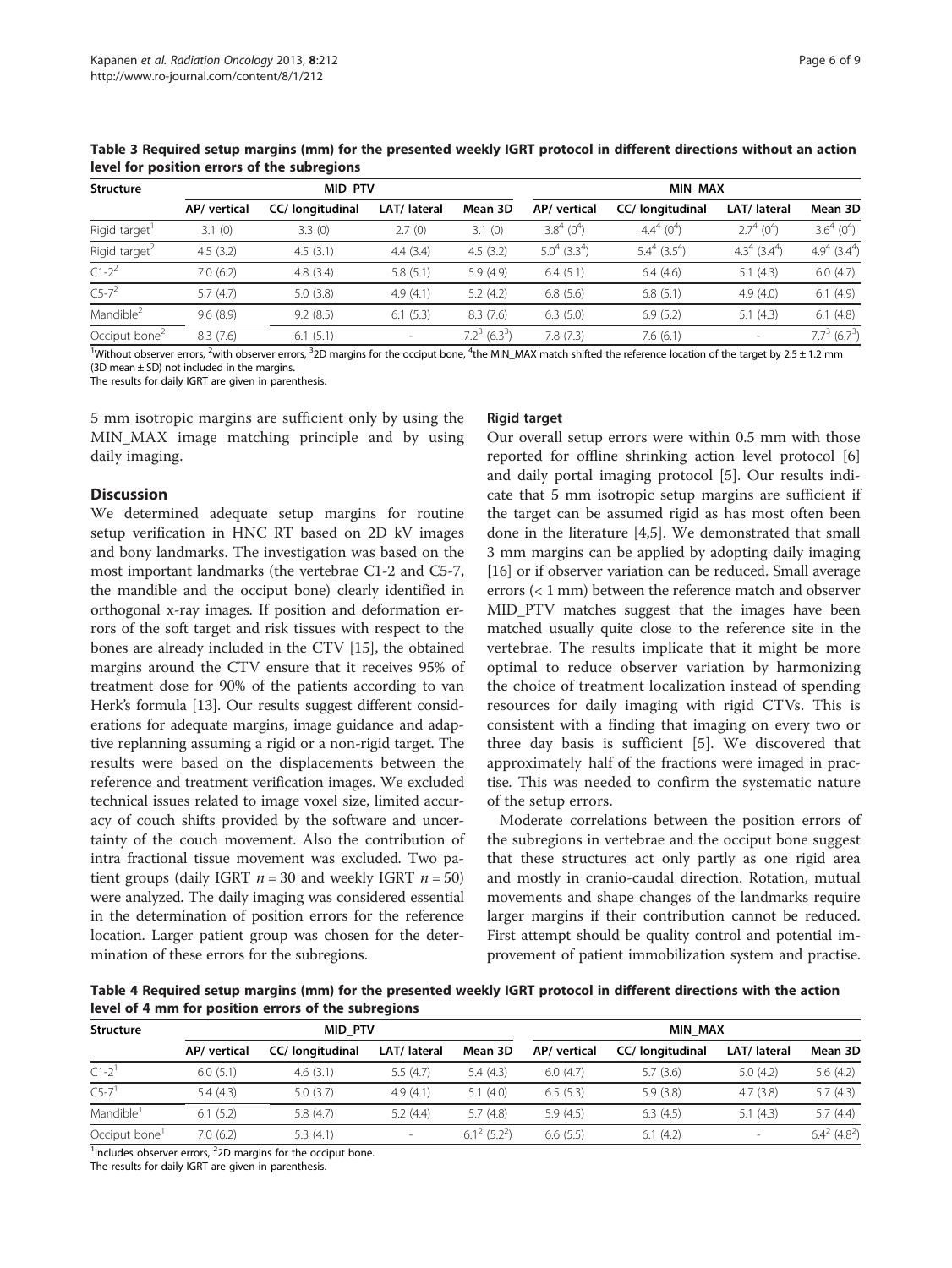We considered that poor quality of an individual case can be judged based on the results given in Table [1](#page-4-0). Random setup error for a patient should not be much greater than the average random error obtained for the whole group. Otherwise corrective actions are needed for the fixation of that patient.

# Non-rigid and rotated target

When rotation, mutual movement and shape changes of the landmarks are taken into account, adequate margins can be chosen using the data given in Tables [3](#page-6-0) and [4](#page-6-0) depending on which subregions are relevant for the patient PTV. Generally it is not acceptable to use margins larger than 5 mm. Therefore, daily imaging and application of the action level of 4 mm for 3D systematic errors are needed for targets extending to all the four subregions. When this threshold is exceeded, immediate action is required to minimize the effect of systematic errors. Based on the results of this study, we introduced the action level obtained in our clinical practise. When this threshold was exceeded, we corrected the patient immobilization first (e.g. correction of rotation using thin plastic bars between the fixation baseplate and treatment couch), which was successful in most of the cases. If there was no improvement, we found optimal to perform an immediate onboard CBCT scan (or scans) to confirm the need of adaptive replanning. With the 3D IGRT acceptable compromise may be found for the soft tissues and some unnecessary replanning CT scans may be avoided. Furthermore, clear benefit of the 3D images is that they allow projection of planned dose distribution on the soft tissues facilitating the evaluation of the clinical importance of the position errors and the relevance of the bony landmarks. Different position errors, however, can not be expected for the bony landmarks with the 3D imaging. Future development of performing fast online dose calculation to calibrated CBCT images might be of a great benefit [[3,](#page-8-0)[17](#page-9-0)].

The MIN\_MAX match seemed efficient only when the PTV includes the mandible and the obtained threshold was not used. The MIN\_MAX match, however, tended to increase overall setup error by shifting the target center and required larger margins for the vertebrae than the MID\_PTV match. Therefore, we prefer the MID\_PTV match as also proposed in the literature [[12](#page-8-0)].

Bony landmarks are clearly visible in all clinical image guidance systems (portal MV, kV, CBCT) and provide information of patient posture but not directly of the soft tissue deformations and tumour regression/progression. Therefore, regular 3D verification should be performed [[2,3](#page-8-0)]. Especially the parotid glands tend to shrink and move toward patient midline during the treatment course [[3,](#page-8-0)[18,19\]](#page-9-0). Evaluation of soft tissue deformation is challenging also with current onboard CBCT technology and lacks consistent methodological guidelines. Combination of MRI device and linear accelerator may prove useful. The given margins can be updated for the contribution of soft tissue deformations and movements with respect to the bony landmarks when available.

We selected the most important regions that receive the largest doses in the HNC RT. Larger setup errors may occur caudal from C7 corresponding to the level of elective lymph nodes [\[6](#page-8-0)]. We excluded larynx since it was not visible in the investigated images. The movement of larynx may be predominantly physiological depending not much on the patient fixation, and the literature data for suitable margins can be applied [\[6](#page-8-0)]. Our residual position errors of C1-2 and C5-7 were quite similar to the previously reported values [\[6\]](#page-8-0). These structures correspond to the important neck nodal regions 1 and 4. The systematic errors obtained for the occiput bone are close to those reported for bony landmarks near the parotid glands obtained with similar IGRT protocol [\[20\]](#page-9-0). Position errors obtained for the mandible, however, were larger than previously reported [\[6](#page-8-0)]. This may be partly due to larger movement of the mandible, and partly due to more extreme areas used for the determination of the position errors. In addition, the localization is based on planar projections of the areas suggesting rather maximal than average position errors.

Our experimental 3D margins were consistent with the average of the calculated margins suggesting the validity of van Herk's formula for our data. The experimentally and theoretically estimated thresholds were consistent within  $\pm 0.5$  mm except for the occiput bone and the mandible with the MID\_PTV match. Previously thresholds of 4.8 mm [\[6](#page-8-0)] and 4 mm [[12](#page-8-0)] have been estimated based on replanning rate of 25% and 33% of the patients, respectively. Slight differences between our and literature results may be explained by different patient immobilization systems, different imaging methods (CBCT vs. 2D kV) and different criterion used to obtain the threshold. In contrast to the reported values, we determined the threshold by retaining 5 mm margins sufficient. Determination of an optimal number of measurements to confirm the systematic nature of the error and the need for replanning was out of the scope of this study, but values from 5 to 8 have been proposed depending on the optimization method [\[12\]](#page-8-0).

Our results suggest that there are both rotation and shape changes in the vertebra. Rigid rotation of patient was not commonly observed and couch rotation corrections would have only partial benefit. Large random error ( $\sigma$  = 2.5 mm) between the mandible and C1-2 together with a weak correlation between their movements suggest that the mandible may move quite independently in cranio-caudal direction. This movement might be reduced by confirming that the patient bites slightly or by using a mouthpiece [[8\]](#page-8-0). "Nod-of-head" movement was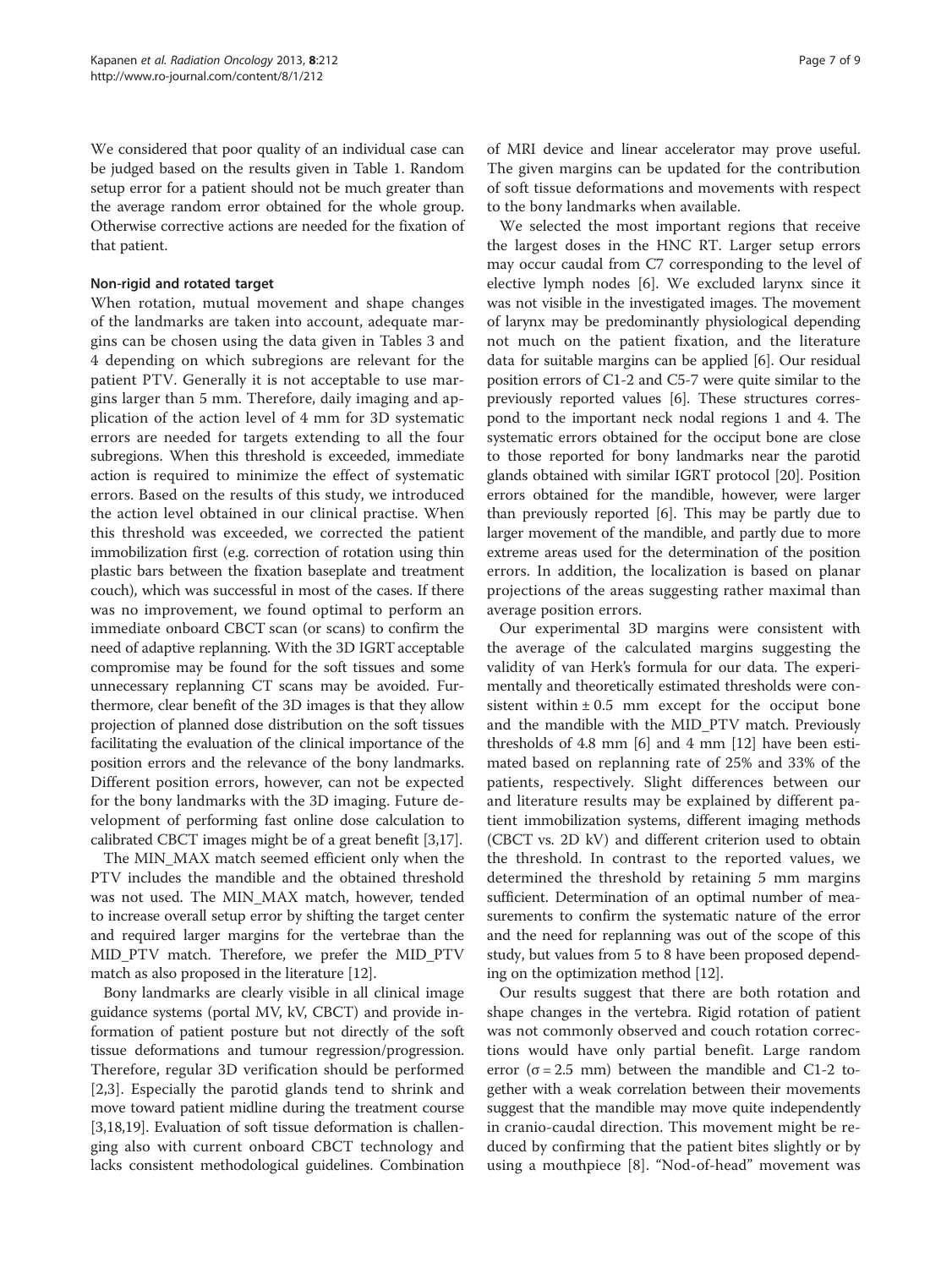<span id="page-8-0"></span>clearly seen in approximately half of the images. A weak correlation between the mandible and the occiput bone movements can be explained by relatively small effect of this movement for the occiput bone. Quite large margins required for the occiput bone in vertical direction may be partly due to uncertainty in the determination of skull base from the orthogonal images. Fortunately, PTVs do not usually extend much towards the occiput bone (see Figure [1](#page-3-0)b). Our results suggest that time trends of position errors of the bony landmarks are rare consistently with the literature [6]. Such time trends may occur for soft tissues [3,[21\]](#page-9-0) further emphasizing the role of regular onboard CBCT verification combined to frequent routine 2D x-ray method.

We excluded investigation of planning organs at risk volumes (PRV). With IMRT technique, 1D, 2D or 3D margins are required depending on the organ at risk and the shape of dose distribution. The PRV margins, however, can be calculated from the results given in Table [1](#page-4-0) by using a factor of 1.3, 2.2 or 2.5 for systematic 1D, 2D or 3D errors, respectively [\[22\]](#page-9-0). The results obtained for the target can be directly applied for 3D cases.

### Conclusions

We determined setup errors and sufficient setup margins for HNC RT based on routine 2D kV image guidance. The results were obtained for bony landmarks and their appropriate application requires regular 3D verification of the validity of the landmarks for the relevant soft tissues and tumours. The bony landmarks were divided into the four most important subregions. The combined effect of rotation, mutual movement and shape changes of the bony landmarks required approximately two times larger margins than were needed by assuming a rigid target. The margins were dependent on the subregions related to the target volume, frequency of image guidance applied and early correction of clinically important systematic displacements of the relevant subregions. To retain small commonly used margins of 5 mm sufficient for most of the subregions and the 2D online images are matched to the bony structures in the middle of the target volume, daily image guidance is needed and an action level of 4 mm should be applied for the systematic 3D displacement of a subregion. Consistent threshold values were derived with two different methods based on clinical data. When the threshold is exceeded, it is optimal to correct patient fixation first. If this is not successful, confirmation of clinical importance of the displacement may be useful by using 3D onboard imaging in the consideration of potential adaptive replanning. The action level derived was introduced in our clinical practise. The results obtained for the random position errors can be used to evaluate whether fixation should be corrected for an individual patient.

#### Competing interests

The authors declare that they have no competing interests.

#### Author contributions

MK and ML drafted the manuscript and performed the data analysis. ML performed the data collection. MK, ML and TT participated in the study design and coordination. TW, SP, SH and P-L K-L discussed the outcome during the study. All authors read and approved the final manuscript.

#### Acknowledgements

This study was supported by the Pirkanmaa Hospital District, Elna Kaarina Savolainen fund (Grant No. R12536). We warmly acknowledge the radiotherapy technologists of Tampere University Hospital for participation in the retrospective image matching.

#### Received: 2 July 2013 Accepted: 3 September 2013 Published: 10 September 2013

#### References

- 1. Corvò R: Evidence-based radiation oncology in head and neck squamous cell carcinoma. Radiother Oncol 2007, 85:156–170.
- 2. Schwartz DL, Dong L: Adaptive radiation therapy for head and neck cancer can an old goal evolve into a new standard? J Oncol 2011, e1–e13. doi 10.1155/2011/690595.
- 3. Graff P, Hu W, Yom SS, Pouliot J: Does IGRT ensure target dose coverage of head and neck IMRT patients? Radiother Oncol 2012, 104:83–90.
- 4. Houghton F, Benson RJ, Tudor GSJ, Fairfoul J, Gemmill J, Dean JC, Routsis DS, Jefferies SJ, Burnet NG: An assessment of action levels in imaging strategies in head and neck cancer using tomotherapy. Are our margins adequate in the absence of image guidance. Clinic Oncol 2009, 21:720–727.
- 5. Pehlivan B, Pichenot C, Castaing M, Auperin A, Lefkopoulos D, Arriagada R, Bourhis J: Interfractional set-up errors evaluation by daily electronic portal imaging of IMRT in head and neck cancer patients. Acta Oncol 2009, 48:440–445.
- 6. Van Kranen S, van Beek S, Rasch C, van Herk M, Sonke JJ: Setup uncertainties of anatomical sub-regions in head-and-neck cancer patients after offline CBCT guidance. Int J Radiat Oncol Biol Phys 2009, 73:1566–1573.
- 7. Yang J, Garden AS, Zhang Y, Zhang L, Dong L: Variable planning margin approach to account for locoregional variations in setup uncertainties. Med Phys 2012, 39:5136–5144.
- 8. Zhang L, Garden AS, Lo J, Ang KK, Ahamad A, Morrison WH, Rosenthal DI, Chambers MS, Zhu XR, Mohan R, Dong L: Multiple regions-of-interest analysis of setup uncertainties for head-and-neck cancer radiotherapy. Int J Radiat Oncol Biol Phys 2006, 64:1559–1569.
- 9. Li H, Zhu XR, Zhang L, Dong L, Tung S, Ahamad A, Chao KSC, Morrison WH, Rosenthal DI, Schwartz DL, Mohan R, Garden AS: Comparison of 2D radiographic images and 3D cone beam computed tomography for positioning head-and-neck radiotherapy patients. Int J Radiat Oncol Biol Phys 2008, 71:916–925.
- 10. Schwarz M, Giske K, Stoll A, Nill S, Huber PE, Debus J, Bendl R, Stoiber EM: IGRT versus non-IGRT for postoperative head-and-neck IMRT patients: dosimetric consequences arising from a PTV margin reduction. Radiat Oncol 2012, 7:133–139.
- 11. Stoiber EM, Schwarz M, Huber PE, Debus J, Bendl R, Giske K: Comparison of two IGRT correction strategies in postoperative head-and-neck IMRT patients. Acta Oncol 2013, 52:183–186.
- 12. Van Kranen S, van Beek S, Mencarelli A, Rasch C, van Herk M, Sonke JJ: Correction strategies to manage deformations in head-and-neck radiotherapy. Radiother Oncol 2010, 94:199–205.
- 13. van Herk M, Remeijer P, Rasch C, Lebesque J: The probability of correct target dosage: dose-population histograms for deriving treatment margins in radiotherapy. Int J Radiat Oncol Biol Phys 2000, 47:1121-1135.
- 14. Greener T: Practical determination of systematic and random set-up errors,  $\Sigma_{set-up}$  and  $\sigma_{set-up}$  using portal imaging. The British Institute of Radiology: Geometric Uncertainties in Radiotherapy; defining the Planning Target Volume; 2003:36–43.
- 15. Bradley JA, Paulson ES, Ahunbay E, Schultz C, Li XA, Wang D: Dynamic MRI analysis of tumor and organ motion during rest and deglutition and margin assessment for radiotherapy of head-and-neck cancer. Int J Radiat Oncol Biol Phys 2011, 81:e803–e812.